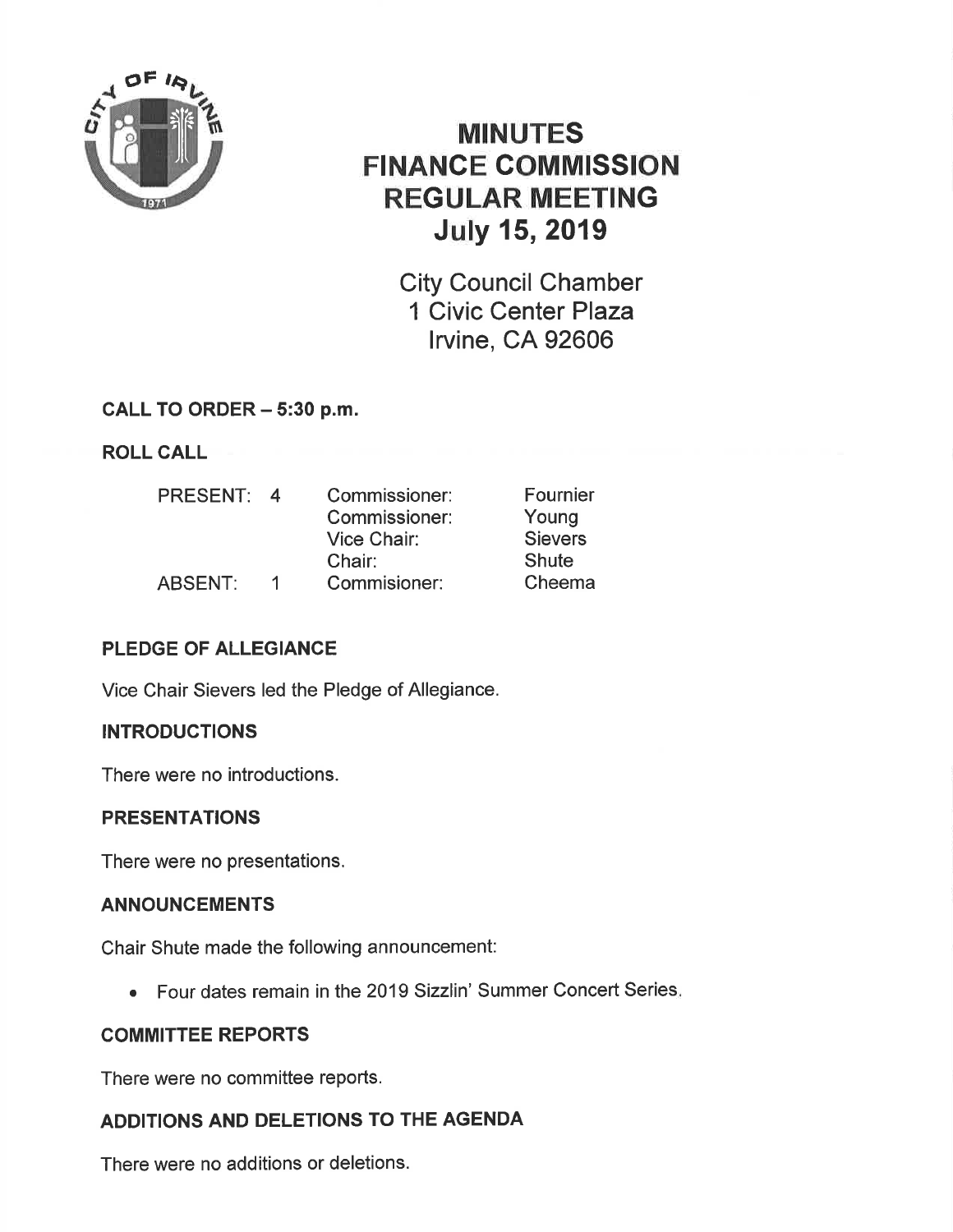## PUBLIC COMMENTS

The following individuals spoke on the Veterans Cemetery:

Jack Fancher, lrvine resident, spoke in support of a Veterans Cemetery at the golf course site.

Jeanne Baran, lrvine resident, spoke on potential noise concerns and gun salute guidelines at Veterans Cemeteries.

#### COMMISSION BUSINESS

#### 1. MINUTES

## ACTION: Moved by Commissioner Young, seconded by Vice Chair Sievers, to:

Approve the minutes of a regular meeting of the Finance Commission held on June 17,2019

The motion carried as follows:

| AYES:           | 3.           | <b>COMMISSIONERS:</b> | Fournier, Shute, Young |
|-----------------|--------------|-----------------------|------------------------|
| NOES:           | $\mathbf{U}$ | <b>COMMISSIONERS:</b> | <b>None</b>            |
| ABSENT:         |              | <b>COMMISSIONERS:</b> | Cheema                 |
| <b>ABSTAIN:</b> |              | COMMISSIONERS:        | Sievers                |

## 2. VETERANS CEMETERY SITE RECOMMENDATION

Rebecca Bridgeford, Manager, Orange County Great Park, answered questions.

Discussion included: remediation estimates and phase 1 construction costs at the ARDA site and concern over remediation costs coming in over budget; Assembly Bill 368 funding; donating the land before full funding has been identified; the perceived value of the land; planning in advance to ensure the City does not have an obligation to provide additional funding; returning ownership of the land to the City if Phase 1 is not completed within a designated timeframe; the proximity to homes and school sites; negotiating a recommendation to secure funding before land is turned over; and cemetery maintenance costs & operations obligations.

# ACTION: Moved by Chair Shute, seconded by Commissioner Fournier, to:

Recommend City Council designate up to 100 acres of land located on the site of the former Marine Corps Air Station El Toro, commonly known as the "Golf Site," in the Orange County Great Park for a Southern California State Veterans Cemetery.